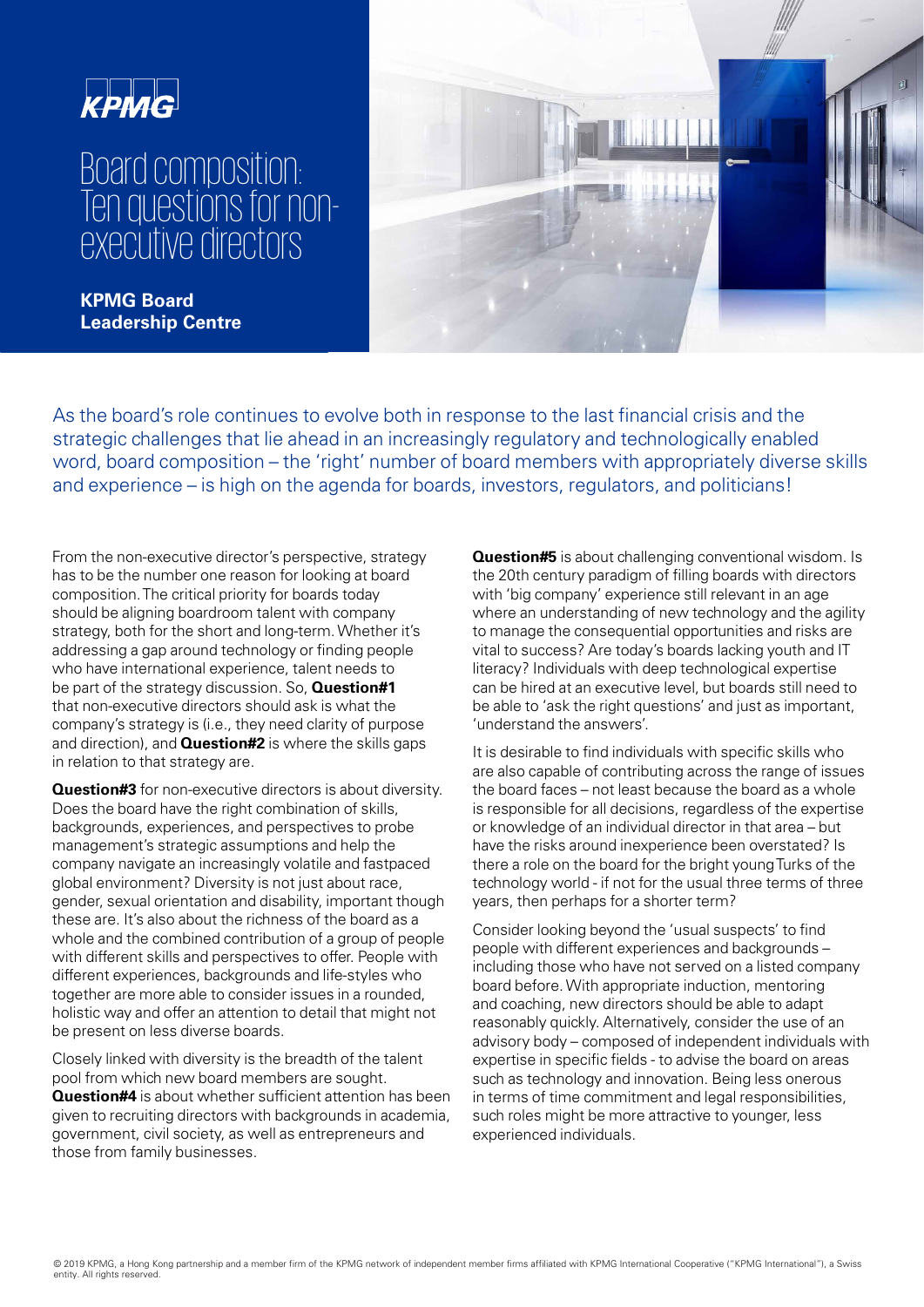Getting the board composition right is underpinned by robust board evaluation and formal succession planning. Board evaluation is particularly useful in cases where there are unresolved difficulties around the boardroom table or if the company has changed significantly since the core members of the board were appointed. So, **Question#6** is, do we have a robust board evaluation process that focuses not only on what the board does, but how it does it and how it can improve?

Similarly, **Question#7** is about formal succession planning. A recent survey of over 2000 board members by KPMG's Audit Committee Institute found that 77 percent of respondents considered formal succession planning to be a critical factor in achieving the 'right board composition', yet less than a third reported having a robust formal succession plan in place. Boards may be taking an increasingly rigorous approach to the succession of the executive leadership team, but it is clear that for many companies more needs to be done in applying a similar approach to their own composition.

**Question#8** is about whether underperforming directors are being removed in an efficient and effective manner. There is no set formula for tackling boardroom change, but every board should have a system by which a director can voluntarily step off, or the board could say, respectfully, "We've really valued your service. It's just time for a change because it's good for the company."

Another pitfall to watch out for is appointing (say) reputable personalities or people 'known to the board' without considering whether their capabilities match

the requirements or needs of the company. **Question#9**  is about countering this risk. Are matrices identifying any missing knowledge, skills and expertise being applied without fear or favour when recruiting new board members?

The final question, **Question#10**, concerns leadership. Meaningful, constructive dialogue is essential for an effective board and this depends heavily on the board chair. The characteristics of a good chair are legion, but at the very least consider whether they are creating the conditions for overall board and individual director effectiveness; demonstrating the highest standards of integrity and probity, and setting clear expectations concerning the company's culture, values and behaviours, and the style and tone of board discussions.